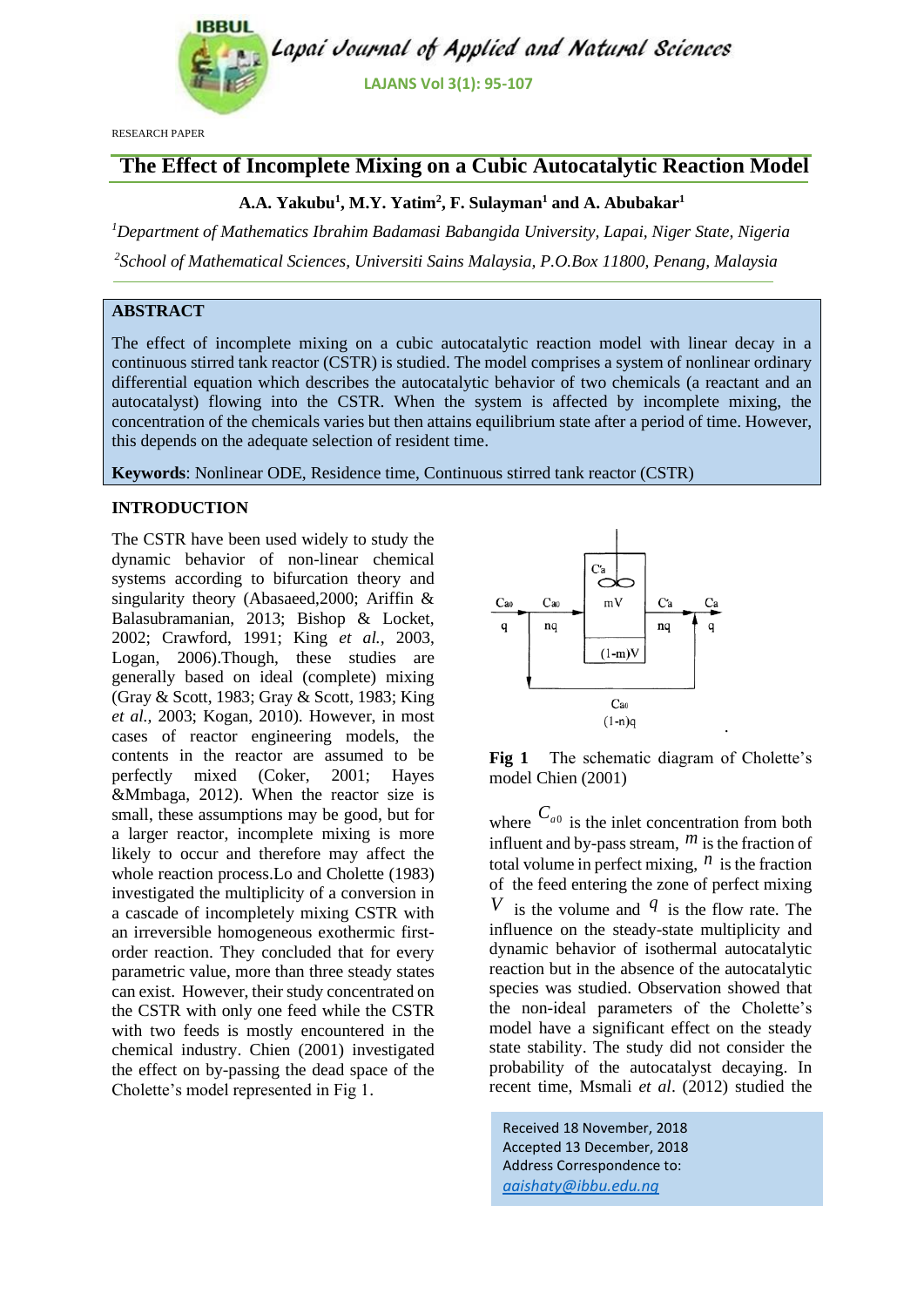effect of incomplete mixing upon a quadratic autocatalytic reaction with the decay of the autocatalyst species and investigated how the reactor performance depends on upon the degree of mixing in the reactor. They noted that for very small values of the mixing parameter, the performance of the reactor is inferior to that of the reactor with no mixing between the two compartments.

In this paper, the effect of incomplete mixing of the CSTR is investigated on the cubic autocatalytic reaction model. Numerical simulations will be carried out in order to show the behavior of the chemicals in the reactor.

#### **THE MODEL FORMULATION**

To analyse the model of a CSTR with an incomplete mixing, a two parameter mixing model will be considered. The reactor will be considered to have two well-mixed compartments. The compartments will be characterized by 'a highly agitated' region, where a complete mixing occurs and 'a less agitated' region where there is an incomplete mixing. The impeller is in the highly agitated region of the compartments (Scott Fogler, 1999). Fig 2 gives an illustration of reactor with both compartments.



Fig2**:** Schematic diagram of a CSTR assuming incomplete mixing

where  $V$  is the volume of the reactor,  $q$  is the flow rate,  $u_1$  and  $v_1$  are the concentrations of the reactant and autocatalyst in the highly agitated region respectively,  $u_2$  and  $v_2$  are the concentrations of the reactant and autocatalyst in the less agitated region respectively,  $\delta$  is the strength of mixing and  $\epsilon$  is the mixing parameter. The model is formulated using the law of conservation of mass balance which is mathematically expressed thus

$$
V(1-\varepsilon)\frac{du_1}{dt} = q(u_0 - u_1) - V(1-\varepsilon)k_1u_1v_1^2 - q\delta(u_1 - u_2),
$$
  
(1)  

$$
V(1-\varepsilon)\frac{dv_1}{dt} = q(v_0 - v_1) + V(1-\varepsilon)(k_1u_1v_1^2 - k_2v_1) - q\delta(v_1 - v_2),
$$
  
(2)

Equation (1) and (2) are the system of ODE's representing the highly agitated region, while

(3) and (4.4) below represnts that of the less agitated region.

$$
V\varepsilon \frac{du_2}{dt} = q\delta(u_1 - u_2) - V\varepsilon k_1 u_2 v_2^2,
$$
  
(3)  

$$
V\varepsilon \frac{dv_2}{dt} = q\delta(v_1 - v_2) + V\varepsilon(k_1 u_2 v_2^2 - k_2 v_2).
$$
 (4)

where  $k_1$  and  $k_2$  are the reaction rate constant.

Dividing (1) and (2) by  $V(1-\varepsilon)$  and (3) and (4) by  $V\epsilon$  gives

(4) by 
$$
V \varepsilon
$$
 gives  
\n
$$
\frac{du_1}{dt} = \frac{q}{V(1-\varepsilon)} (u_0 - u_1) - k_1 u_1 v_1^2 - \frac{q}{V(1-\varepsilon)} \delta(u_1 - u_2),
$$
\n(5)

(5)  
\n
$$
\frac{dv_1}{dt} = \frac{q}{V(1-\varepsilon)}(v_0 - v_1) + k_1 u_1 v_1^2 - k_2 v_1 - \frac{q}{V(1-\varepsilon)} \delta(v_1 - v_2),
$$
\n(6)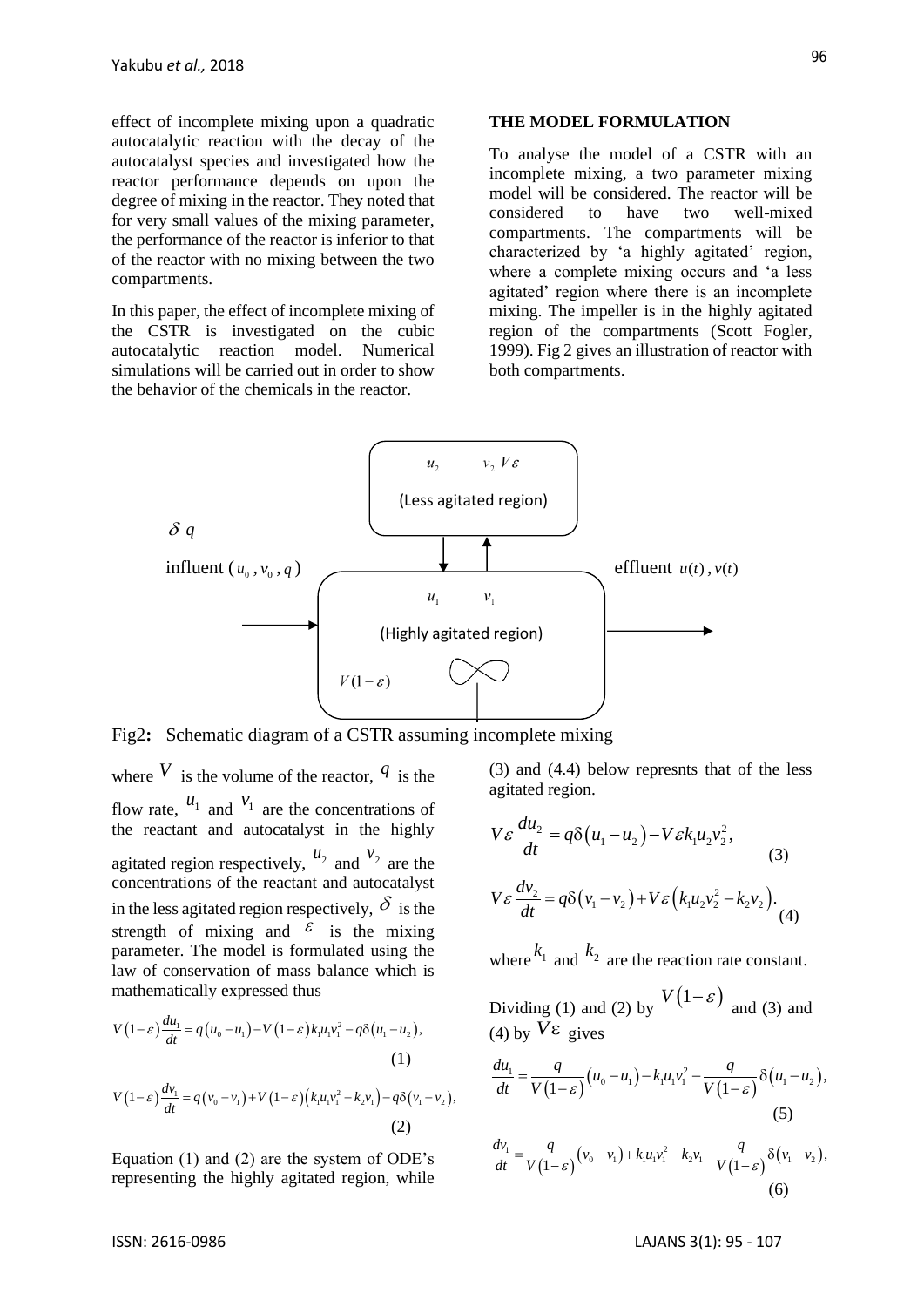$$
\frac{du_2}{dt} = \frac{q}{V\epsilon} \delta(u_1 - u_2) - k_1 u_2 v_2^2,
$$
\n(7)  
\n
$$
\frac{dv_2}{dt} = \frac{q}{V\epsilon} \delta(v_1 - v_2) + k_1 u_2 v_2^2 - k_2 v_2.
$$
\n(8)

#### **Non-Dimensional**

In this section the non-dimensional variables are defined in the form of

$$
x_i = \frac{u_i}{u_0}, \quad y_i = \frac{v_i}{u_0}, \quad \tau_{res} = k_1 u_0^2 t_{res}, \quad \tau = k_1 u_0^2 t,
$$
  
\n
$$
\alpha = \frac{k_2}{k_1 u_0^2}, \quad \text{where} \quad i = 0, 1, 2 \quad \text{and recall that}
$$
  
\n
$$
\frac{V}{q} = t_{res}
$$

From the non-dimensional variables, it is seen that for  $u_i = u_0 x_i$  therefore  $\frac{du_i}{dt} = u_0 \frac{dx_i}{dt}$ *dt dt* = and also,  $v_i = u_0 y_i$  so that  $\frac{dv_i}{dt} = u_0 \frac{dy_i}{dt}$ *dt dt* = .

$$
\frac{d^{2}x}{dt} = \frac{y}{V_{\mathcal{E}}} \delta(u_{1} - u_{2}) - k_{1}u_{2}v_{2}^{2},
$$
\n(7)  $x_{1} = \frac{z_{1}}{u_{0}}, y_{1} = \frac{z_{1}}{u_{0}}, y_{1} = \frac{z_{1}}{u_{0}}, z_{1} = k_{1}u_{0}^{2}t_{\text{av}}, z = k_{1} \frac{z_{2}}{u_{0}}, z_{2} = k_{2} \frac{z_{2}}{u_{0}} = \frac{q}{V_{\mathcal{E}}} \delta(v_{1} - v_{2}) + k_{1}u_{2}v_{2}^{2} - k_{2}v_{2}.$ \n(8) 
$$
\frac{z}{q} = t_{\text{av}}
$$
\nNon-Dimensional\nIn this section the non-dimensional variables:\n
$$
\begin{aligned}\n\text{and for } u_{i} = u_{0}v_{i}, \text{ therefore } \frac{du_{i}}{dt} = u_{0} \frac{dx_{i}}{dt} \\
\text{substitution of the non-dimensional variables into the equations (5)-(8) yields}\n\\
u_{0} \frac{dx_{1}}{dt} = u_{0} \left(\frac{q}{V(1-\mathcal{E})}(1-x_{1}) - k_{1}x_{1}u_{0}^{2}y_{1}^{2} - \frac{q}{V(1-\mathcal{E})}\delta(x_{1} - x_{2})\right),\n\\
u_{0} \frac{dv_{1}}{dt} = u_{0} \left(\frac{q}{V(1-\mathcal{E})}(y_{0} - y_{1}) + k_{1}x_{1}u_{0}^{2}y_{1}^{2} - \frac{q}{V(1-\mathcal{E})}\delta(y_{1} - y_{2})\right)\n\\
u_{0} \frac{dx_{2}}{dt} = u_{0} \left(\frac{q}{V_{\mathcal{E}}}\delta(x_{1} - x_{2}) - k_{1}x_{2}u_{0}^{2}y_{2}^{2}\right)\n\end{aligned}
$$
\n(10) 
$$
u_{0} \frac{dx_{2}}{dt} = u_{0} \left(\frac{q}{V_{\mathcal{E}}}\delta(x_{1} - x_{2}) - k_{1}x_{2}u_{0}^{2}y_{2}^{2}\right)\n\tag{11}
$$
\n(12) 
$$
\frac{dx}{dt} = \frac{dx}{u_{0}} \left(\frac{q}{V_{\mathcal{E}}}\delta
$$

Applying chain rule to (9)-(12), i.e., *d dt d*  $=\frac{u\lambda}{1} \times$  $\tau = \frac{d\tau}{dt} \times \frac{d\tau}{d\tau}$ , where,  $k_1 u_0^2$  $1^{\mu}0$ *t*  $k_1u$  $=\frac{\tau}{\tau}$ so that  $d\tau$   $k_1u_0^2$  $1^{\boldsymbol{\mu}}0$  $\frac{dt}{dt} = \frac{1}{1-\lambda}$  $d\tau$   $k_1u$ =  $\tau$   $k_1 u_0^2$  Thus, the

Applying chain rule to (9)-(12), i.e., 
$$
\alpha \cdot a \cdot a \cdot a \cdot a \cdot a \cdot b
$$
, where,  $\alpha$  is so that  
system of ODE's containing the mixing parameter will be in the form of  

$$
\frac{dx_1}{d\tau} = \left(\frac{q}{V(1-\varepsilon)}(1-x_1) - k_1x_1u_0^2y_1^2 - \frac{q}{V(1-\varepsilon)}\delta(x_1-x_2)\right)\frac{1}{k_1u_0^2},
$$

$$
\frac{dx_1}{d\tau} = \frac{(1-x_1)}{(1-\varepsilon)\tau_{res}} - x_1y_1^2 - \frac{\delta(x_1-x_2)}{(1-\varepsilon)\tau_{res}}.
$$
(13)  

$$
\frac{dy_1}{d\tau} = \left(\frac{q}{V(1-\varepsilon)}(y_0-y_1) + k_1x_1u_0^2y_1^2 - k_2y_1 - \frac{q}{V(1-\varepsilon)}\delta(y_1-y_2)\right)\frac{1}{k_1u_0^2},
$$

$$
\frac{dy_1}{d\tau} = \frac{(y_0-y_1)}{(1-\varepsilon)\tau_{res}} + x_1y_1^2 - \alpha y_1 - \frac{\delta(y_1-y_2)}{(1-\varepsilon)\tau_{res}}.
$$
(14)  

$$
\frac{dx_2}{d\tau} = \left(\frac{q}{V\varepsilon}\delta(x_1-x_2) - k_1x_2u_0^2y_2^2\right)\frac{1}{k_1u_0^2},
$$
(14)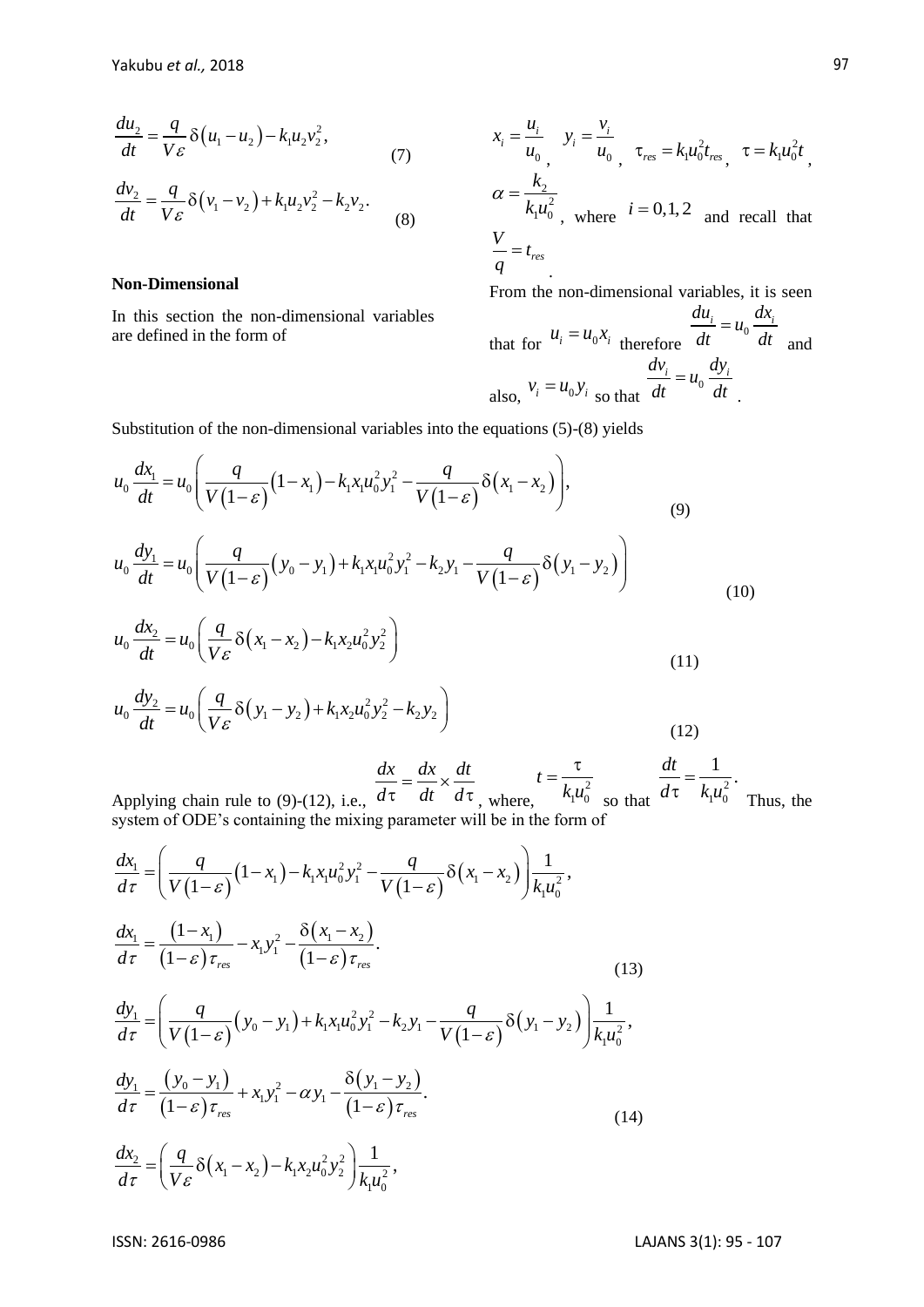$$
\frac{dx_2}{d\tau} = \frac{\delta(x_1 - x_2)}{\varepsilon \tau_{res}} - x_2 y_2^2.
$$
\n
$$
\frac{dy_2}{d\tau} = \left(\frac{q}{V\varepsilon} \delta(y_1 - y_2) + k_1 x_2 u_0^2 y_2^2 - k_2 y_2\right) \frac{1}{k_1 u_0^2},
$$
\n
$$
\frac{dy_2}{d\tau} = \frac{\delta(y_1 - y_2)}{\varepsilon \tau_{res}} + x_2 y_2^2 - \alpha y_2.
$$

Equation (13) and (14) represents the system of ODE in the highly agitated region, while (15) and (16) is the system representing the less agitated region.

$$
\frac{dx_2}{d\tau} = \frac{\delta(x_1 - x_2)}{\epsilon \tau_{\epsilon}} - x_2 y_2^2.
$$
\n(15)  
\n
$$
\frac{dy_2}{d\tau} = \left(\frac{q}{Ve}\delta(y_1 - y_2) + k_1x_2u_0^2y_2^2 - k_2y_2\right)\frac{1}{k_1u_0^2},
$$
\n(16)  
\nEquation (13) and (14) represents the system of  
\nEquation (15) and (14) represents the system of  
\nand (16) is the system representing the less  
\nagitated region, while (15) and (16) is the system representing the less  
\ngitated region.  
\nTaking this system at steady-state, i.e.,  
\n
$$
\frac{dx_1}{d\tau} = \frac{dy_1}{d\tau} = \frac{dx_2}{d\tau} = \frac{dy_2}{d\tau} = 0
$$
\n(22)  
\n
$$
\frac{dx_1}{d\tau} = \frac{dy_1}{d\tau} = \frac{dx_2}{d\tau} = \frac{dy_2}{d\tau} = 0
$$
\nwhere the subscript *W* and *IW* refer  
\n
$$
\frac{1-x_1}{(1-\epsilon)\tau_{\epsilon\epsilon}} - x_1y_1^2 = \frac{\delta(x_1 - x_2)}{(1-\epsilon)\tau_{\epsilon\epsilon}} = 0,
$$
\nwe have that where the system is the probability limit  
\n(17)  
\n
$$
\frac{y_0 - y_1}{(1-\epsilon)\tau_{\epsilon\epsilon}} + x_1y_1^2 - \alpha y_1 - \frac{\delta(y_1 - y_2)}{(1-\epsilon)\tau_{\epsilon\epsilon}} = 0,
$$
\n(19)  
\n
$$
\frac{\delta(x_1 - x_2)}{\epsilon\tau_{\epsilon\epsilon}} - x_2y_2^2 = 0.
$$
\n(19)  
\n
$$
\frac{\delta(y_1 - y_2)}{\epsilon\tau_{\epsilon\epsilon}} + x_2y_2^2 - \alpha y_2 = 0.
$$
\n(19)  
\n
$$
\frac{\delta(y_1 - y_2)}{\epsilon\tau_{\epsilon\epsilon}} + x_2y_2^2 - \alpha y_2 = 0.
$$
\n(19)  
\n
$$
\frac{\delta(y_1 - y_2)}{\epsilon\tau_{\epsilon\epsilon}} + x_2y_2^2 - \alpha y_2 = 0.
$$
\n(2

 $\mathcal{E}\tau_{_{res}}$ (20) The dynamics of these equations will be studied

to have an insight on the behavior of the system when affected with incomplete mixing.

## **STABILITY ANALYSIS**

At steady-state, the system (17)-(20) has two solution branches, the washout solution which is given by

$$
(x_{1w}, y_{1w}, x_{2w}, y_{2w}) = (1, 0, 1, 0)
$$
\n(21)

and the no-washout solution

$$
(x_{1nw}, y_{1nw}, x_{2nw}, y_{2nw}) = (x_1, y_1, x_2, y_2)
$$
\n(22)

where the subscript  $W$  and  $\frac{nw}{m}$  refer to washout and no washout respectively. For the steady-state which has the washout solution, it implies that there is a concentration of the reactant that will give an equilibrium solution and no concentration of the autocatalyst. That is at the inflow, the autocatalyst is absent. While for the no washout solution, the concentration of the reactant and autocatalyst is given by

$$
x_1 = \frac{1 + x_2 \delta}{1 + y_1 \tau_{res} (1 - \varepsilon) + \delta}
$$
  
\n
$$
y_1 = \frac{y_0 + y_2 \delta}{1 + (-1 + \varepsilon)(x_1 - \alpha)\tau_{res} + \delta}
$$
  
\n
$$
x_2 = \frac{x_1 \delta}{y_2 \varepsilon \tau_{res} + \delta}
$$
  
\n
$$
y_2 = -\frac{y_1 \delta}{\varepsilon (x_2 - \alpha) \tau_{res} - \delta}
$$

However the stability of the system will be checked before proceeding to the simulation analysis, this is done by determining the nature of eigenvalues of the Jacobian matrix.

$$
(15)
$$

(16)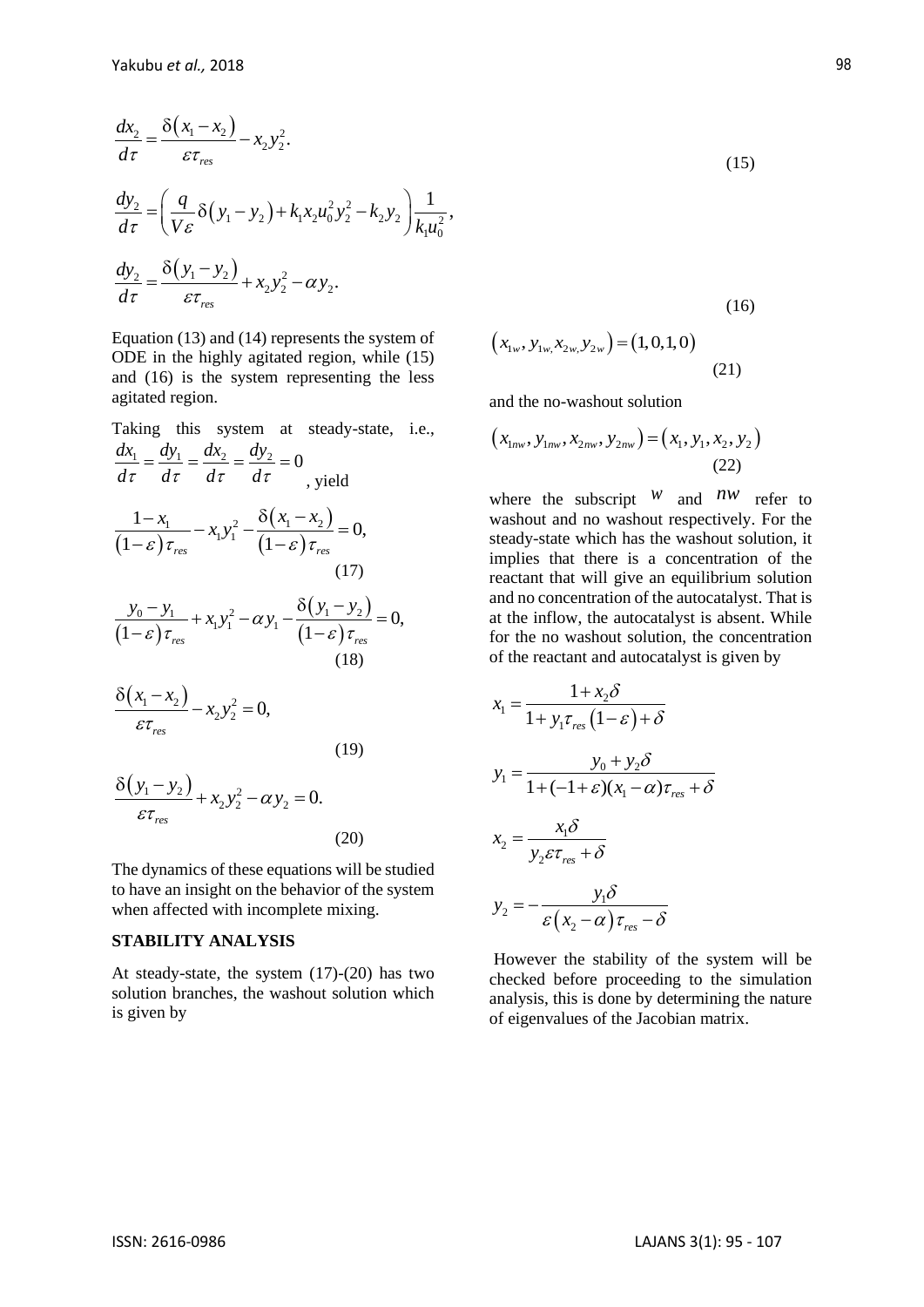For the washout solution, the jacobian matrix is evaluated and this gives  
\n
$$
J(1,0,1,0) = \begin{pmatrix}\n\frac{1+\delta}{(\varepsilon-1)\tau_{res}} & 0 & \frac{\delta}{\tau_{res}(1-\varepsilon)} & 0 \\
0 & \frac{1+\alpha\tau_{res}(1-\varepsilon)+\delta}{(\varepsilon-1)\tau_{res}} & 0 & \frac{\delta}{\tau_{res}(1-\varepsilon)} \\
\frac{\delta}{\varepsilon\tau_{res}} & 0 & -\frac{\delta}{\varepsilon\tau_{res}} & -1 \\
0 & \frac{\delta}{\varepsilon\tau_{res}} & 0 & 1-\alpha-\frac{\delta}{\varepsilon\tau_{res}}\n\end{pmatrix}
$$

The determinant is given by

The determinant is given by  
\n
$$
\det(J) = \frac{\delta(-\varepsilon(\alpha-1)\tau_{res}(-1+(\varepsilon-1)\alpha\tau_{res}) + \delta + (\alpha-\varepsilon)\tau_{res}\delta)}{(\varepsilon-1)^2 \varepsilon^2 \tau_{res}^4},
$$

and the trace is given by

and the trace is given by  
\n
$$
tr(J) = \frac{\varepsilon (2 + (\varepsilon - 1 + 2\alpha - 2\varepsilon \alpha)\tau_{res}) + 2\delta}{(\varepsilon - 1)\varepsilon \tau_{res}}.
$$

$$
tr(J) = \frac{\epsilon - 1}{\epsilon}.
$$
  
\nThe roots of the characteristic polynomial are given by the eigenvalues  
\n
$$
\lambda_1 = -\frac{\epsilon + \delta - \sqrt{\epsilon^2 - 2\epsilon\delta + 4\epsilon^2\delta + \delta^2}}{2\epsilon\tau_{res}(1-\epsilon)}
$$
\n
$$
\lambda_2 = -\frac{\epsilon + \delta + \sqrt{\epsilon^2 - 2\epsilon\delta + 4\epsilon^2\delta + \delta^2}}{2\epsilon\tau_{res}(1-\epsilon)}
$$
\n
$$
\lambda_3 = -\frac{\epsilon - (-1+\epsilon)\epsilon(-1+2\alpha)\tau_{res} + \delta - \sqrt{\epsilon^2(1+\tau_{res} - \epsilon\tau_{res})^2 - 2\epsilon(-1+2\epsilon)(-1+(-1+\epsilon)\tau_{res})\delta + \delta^2}}{2\epsilon\tau_{res}(1-\epsilon)}
$$
\n
$$
\lambda_4 = -\frac{\epsilon - (-1+\epsilon)\epsilon(-1+2\alpha)\tau_{res} + \delta + \sqrt{\epsilon^2(1+\tau_{res} - \epsilon\tau_{res})^2 - 2\epsilon(-1+2\epsilon)(-1+(-1+\epsilon)\tau_{res})\delta + \delta^2}}{2\epsilon\tau_{res}(1-\epsilon)}
$$

The roots of the characteristics polynomial are negative, thus, it implies that the solution is stable. However, numerical computations on the stability of the eigenvalues was checked when complete mixing occurs at  $\varepsilon = 0$  and when incomplete mixing occurs,  $0 < \varepsilon < 1$ . The state when complete mixing occurs  $\varepsilon = 0$ implies that both the highly agitated and low agitated region respectively, are the same. The analysis shows that when there is complete mixing, the system is stable as  $\lambda_i < 0$ , with  $i = 1, 2, 3, 4$  and this is same as one of the equilibrium points  $P_1 = (1,0)$ in (Yakubu&Yatim, 2015). However, for the

incomplete mixing case, the system is unstable because one of the eigenvalue of the characteristics polynomial is positive. However, when the washout solution is stable, it is not physically meaningful.

**Numerical Simulations In The Absence Of**  Autocatalyst  $(y_0 = 0)$ .

The numerical simulation of the reaction model without autocatalyst but with the mixing parameter will be discussed in this section. The analysis is will be carried out on the system using *Mathematica software,* considering when there is both complete  $(\varepsilon = 0)$  and incomplete mixing  $(0 < \varepsilon < 1)$  (Msmaliet al., 2012). For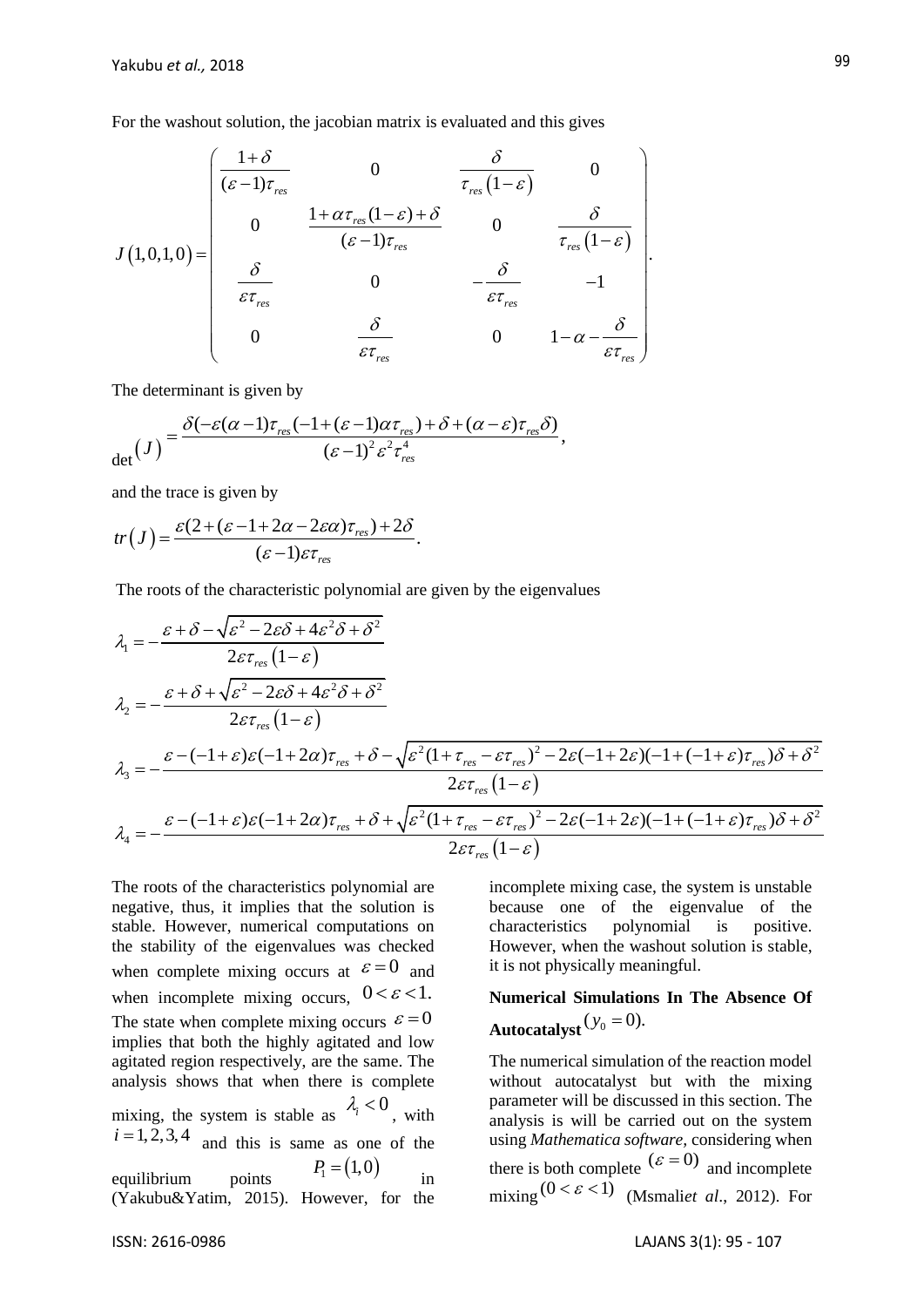this analysis, the residence time  $\tau_{res} = 5$ . The simulation results will be represented diagramatically.

**Table1** Concentration values of reactants for complete mixing without autocatalyst, for (a)  $\tau_{res} = 5$  $\tau_{res} = 10$ ,

and (b) when  $(\varepsilon = 0 \text{ and } \delta = 10^4)$ 

(b)  $\tau_{res} = 10$ 

(a) 
$$
\tau_{res} = 5
$$

| $\tau$ | $x_1 = x_2$ | τ   | $x_1 = x_2$ |
|--------|-------------|-----|-------------|
| 0      | 0.6         | 0   | 0.6         |
| 10     | 0.945866    | 15  | 0.910748    |
| 20     | 0.992674    | 30  | 0.980085    |
| 30     | 0.999008    | 45  | 0.995556    |
| 40     | 0.999866    | 60  | 0.999008    |
| 50     | 0.999982    | 75  | 0.999779    |
| 60     | 0.999998    | 90  | 0.999951    |
| 70     | 1           | 105 | 0.999989    |
| 80     | 1           | 120 | 0.999998    |
| 90     | 1           | 135 | 0.999999    |
| 100    |             | 150 |             |
|        |             |     |             |

Table 1 presents the concentration values of the reactant for complete mixing without the autocatalyst. It is observed that there is an

increase in the concentration of reactant which implies that a new product is formed. The table also shows that both concentration of reactants in the two different compartments of the reactor

are the same, i.e.,  $x_1 = x_2$ . It is also observed that even with the introduction of the mixing parameter to the reaction model, the same result is yield as (Yakubu&Yatim, 2015). The graphical representation is seen in Fig 3.



**Fig 3** Behavior of reactant in the absence of autocatalyst with complete mixing  $(\varepsilon = 0 \text{ and } \delta = 10^4)$ 

The analysis carried out for the incomplete mixing is shown in Tables 2 (a), (b) and (c), with different values of the mixing parameter. In this case, there is a difference in the concentration of reactants in the different compartments.

**Table 2(a)** Concentration values of reactants for incomplete mixing without autocatalyst, for (a)  $\tau_{res} = 5 \text{ and (b)} \tau_{res} = 10, \text{ when } (\varepsilon = 0.3 \text{ and } \delta = 0.2)$ 

| (a) $\tau_{res} = 5$ |          |          | (b) $\tau_{res} = 10$ |          |          |
|----------------------|----------|----------|-----------------------|----------|----------|
| $\tau$               | $x_1$    | $x_{2}$  | $\tau$                | $x_1$    | $x_2$    |
| $\overline{0}$       | 0.6      | 0.6      | $\theta$              | 0.6      | 0.6      |
| 15                   | 0.970723 | 0.881144 | 25                    | 0.961007 | 0.847407 |
| 30                   | 0.993845 | 0.974045 | 50                    | 0.989746 | 0.956844 |
| 45                   | 0.998663 | 0.994357 | 75                    | 0.997132 | 0.987897 |
| 60                   | 0.999709 | 0.998773 | 100                   | 0.999196 | 0.996607 |
| 75                   | 0.999937 | 0.999733 | 125                   | 0.999775 | 0.999049 |
| 90                   | 0.999986 | 0.999942 | 150                   | 0.999937 | 0.999733 |
| 105                  | 0.999997 | 0.999987 | 175                   | 0.999982 | 0.999925 |
| 120                  | 0.999999 | 0.999997 | 200                   | 0.999995 | 0.999979 |
| 135                  | 1        | 0.999999 | 225                   | 0.999999 | 0.999994 |
| 150                  |          |          | 250                   | 1        | 0.999998 |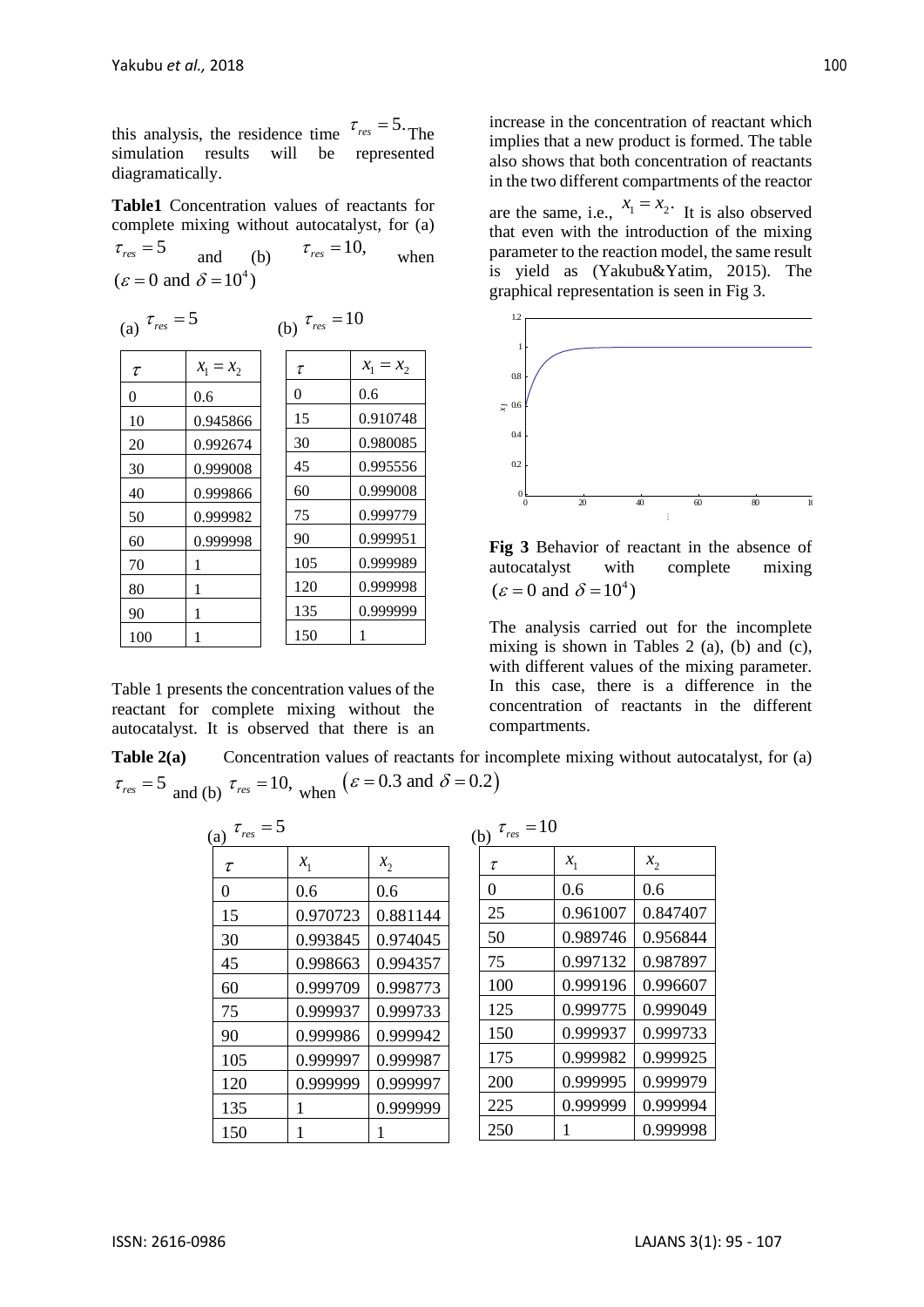| <b>Table 2(b)</b> Concentration values of reactants for incomplete mixing without autocatalyst, (a) |  |  |  |  |  |
|-----------------------------------------------------------------------------------------------------|--|--|--|--|--|
| $\tau_{res}$ = 5 and (b) $\tau_{res}$ = 10, when $(\varepsilon = 0.5 \text{ and } \delta = 0.2)$    |  |  |  |  |  |

(a) 
$$
\tau_{res} = 5
$$

| (b) | res |  | 10 |
|-----|-----|--|----|
|-----|-----|--|----|

| τ        | $x_1$    | $x_2$    |
|----------|----------|----------|
| $\theta$ | 0.6      | 0.6      |
| 25       | 0.982378 | 0.908501 |
| 50       | 0.996495 | 0.981799 |
| 75       | 0.999303 | 0.996379 |
| 100      | 0.999861 | 0.99928  |
| 125      | 0.999972 | 0.999857 |
| 150      | 0.999995 | 0.999972 |
| 175      | 0.999999 | 0.999994 |
| 200      | 1        | 0.999999 |
| 225      | 1        |          |
| 250      |          |          |

| τ   | $x_1$    | $x_2$    |
|-----|----------|----------|
| 0   | 0.6      | 0.6      |
| 40  | 0.975646 | 0.873622 |
| 80  | 0.993313 | 0.965276 |
| 120 | 0.998163 | 0.990459 |
| 160 | 0.999495 | 0.997379 |
| 200 | 0.999861 | 0.99928  |
| 240 | 0.999962 | 0.999802 |
| 280 | 0.99999  | 0.999946 |
| 320 | 0.999997 | 0.999985 |
| 360 | 0.999999 | 0.999996 |
| 400 |          | 0.999999 |

Table 2(c) Concentration values of reactants for incomplete mixing without autocatalyst, for (a)  $\tau_{res} = 5 \text{ and (b)} \tau_{res} = 10, \text{ when } (\varepsilon = 0.9 \text{ and } \delta = 0.2)$ 

| я | 0 S |  |
|---|-----|--|
|---|-----|--|

| (b)<br>res |  |  |  | 10 |
|------------|--|--|--|----|
|------------|--|--|--|----|

| $\tau$   | $x_1$   | $x_2$   |
|----------|---------|---------|
| $\Omega$ | 0.6     | 0       |
| 35       | 0.95903 | 0.76265 |
| 70       | 0.99037 | 0.94421 |
| 105      | 0.99774 | 0.98689 |
| 140      | 0.99947 | 0.99692 |
| 175      | 0.99988 | 0.99928 |
| 210      | 0.99997 | 0.99983 |
| 245      | 0.99999 | 0.99996 |
| 280      | 1       | 0.99999 |
| 315      | 1       | 1       |
| 350      |         |         |

| τ              | $x_{1}$  | $x_2$    |
|----------------|----------|----------|
| $\overline{0}$ | 0.6      | 0.6      |
| 50             | 0.974584 | 0.85276  |
| 100            | 0.990965 | 0.947656 |
| 150            | 0.996788 | 0.981392 |
| 200            | 0.998858 | 0.993385 |
| 250            | 0.999594 | 0.997648 |
| 300            | 0.999856 | 0.999164 |
| 350            | 0.999949 | 0.999703 |
| 400            | 0.999982 | 0.999894 |
| 450            | 0.999994 | 0.999962 |
| 500            | 0.999998 | 0.999987 |

From the analysis, it is seen from the Tables that the concentration varies as  $x_1 > x_2$  for every given dimensionless time  $(\tau)$ . The table also reveals an interesting behavior of the concentration of the chemicals. When there is

an increase in the mixing parameter, the conversion of the reactants to reach an equilibrium state is been delayed. Also during the analysis, it is observed that concentration of the chemicals reach a state of equilibrium faster when the residence time selected is small. Considering the two cases of complete and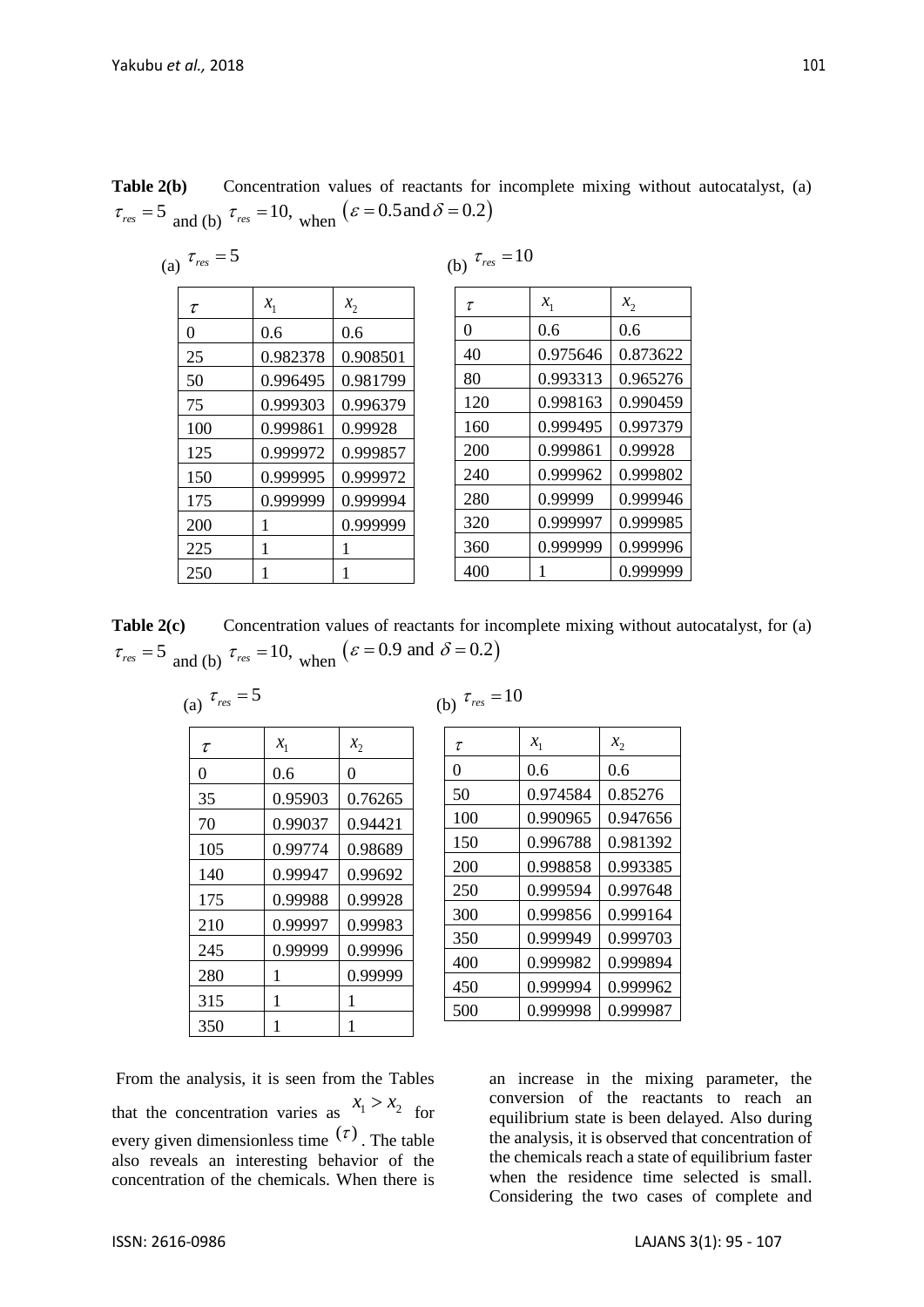incomplete mixing, there is a smooth transition of the concentration until it reaches an equilibrium point, however, the slight difference in concentration of the reactant

makes the difference in the two cases as  $x_2$ takes a longer time before reaching equilibrium. Fig 4displays the concentration difference of both reactants in the different compartments.



**Fig 4** Behavior of the reactants in the absence of autocatalyst for incomplete mixing with different mixing parameter values at (a)  $\varepsilon = 0.3$ , (b)  $\varepsilon = 0.5$  and (c)  $\varepsilon = 0.9$  at  $\delta = 0.2$ 

# Numerical Simulations In The Presence Of Autocatalyst  $(y_0 > 0)$ .

In the presence of autocatalyst the case becomes more interesting as the behavior of both chemicals is seen in Table 3 and Tables 4(a), (b) and (c). The Tables show the concentration values of both reactant and autocatalyst for complete and incomplete mixing (with different mixing parameter values). The behavior of both concentrations with complete mixing is illustrated in Figure 5. The simulation analysis is the same as in section 5 except for the inclusion of autocatalyst in this section.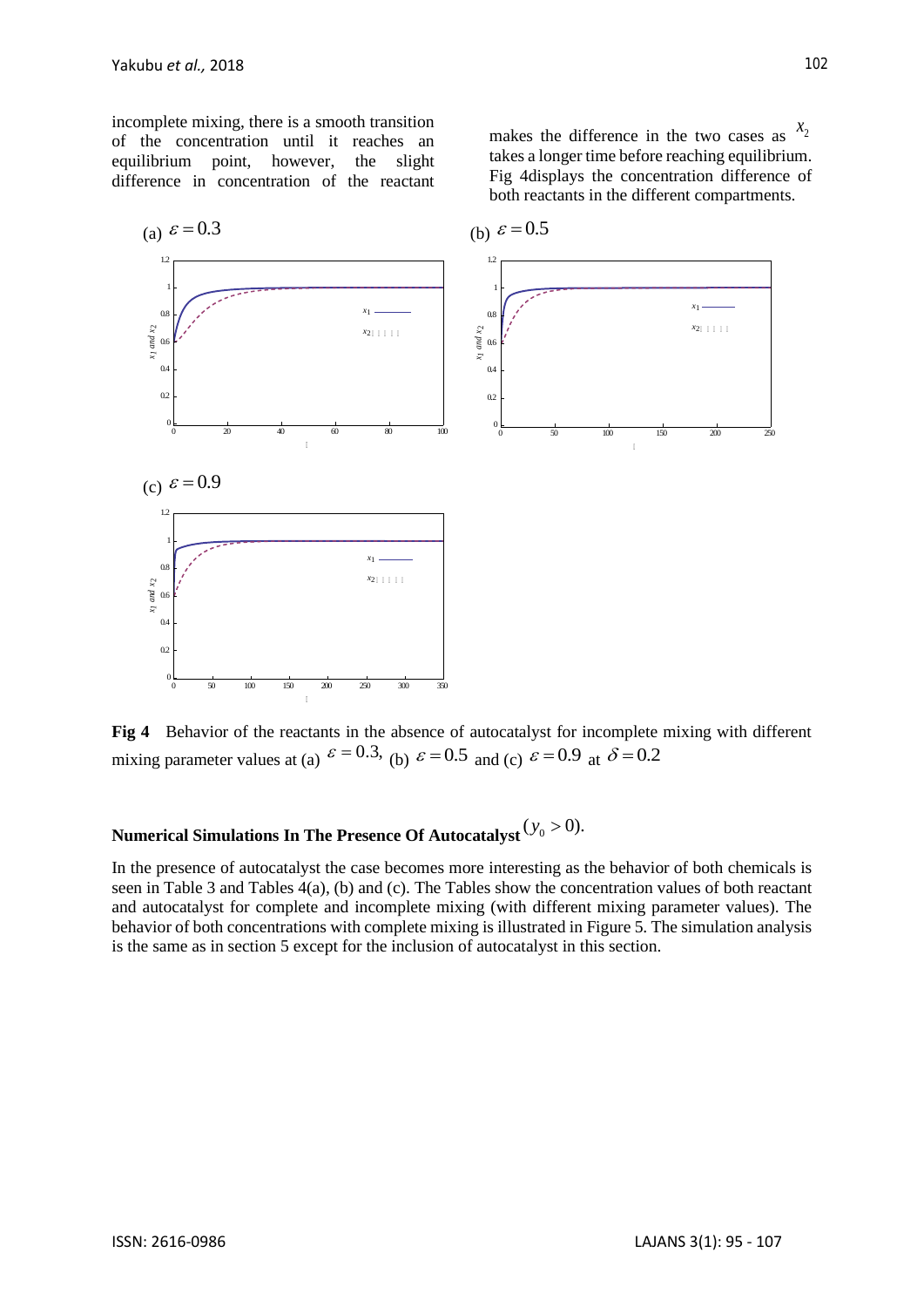| (a) $\tau_{res} = 5$ |             |             | (b) $\tau_{res} = 10$ |          |          |
|----------------------|-------------|-------------|-----------------------|----------|----------|
| τ                    | $x_1 = x_2$ | $y_1 = y_2$ | τ                     | $x_{1}$  | $x_2$    |
| $\theta$             | 0.6         | 0           | $\Omega$              | 0.6      | 0        |
| 5                    | 0.738726    | 0.349608    | 10                    | 0.52219  | 0.539907 |
| 10                   | 0.226377    | 0.995257    | 20                    | 0.087823 | 1.02095  |
| 15                   | 0.143444    | 1.0963      | 30                    | 0.086761 | 1.0262   |
| 20                   | 0.141285    | 1.1031      | 40                    | 0.086529 | 1.02752  |
| 25                   | 0.140777    | 1.10501     | 50                    | 0.086469 | 1.02787  |
| 30                   | 0.140624    | 1.1056      | 60                    | 0.086453 | 1.02797  |
| 35                   | 0.140577    | 1.10577     | 70                    | 0.086448 | 1.02799  |
| 40                   | 0.140563    | 1.10583     | 80                    | 0.086447 | 1.028    |
| 45                   | 0.140559    | 1.10585     | 90                    | 0.086447 | 1.028    |
| 50                   | 0.140558    | 1.10585     | 100                   | 0.086447 | 1.028    |
| 55                   | 0.140557    | 1.10585     | 110                   | 0.086447 | 1.028    |
| 60                   | 0.140557    | 1.10585     | 120                   | 0.086447 | 1.028    |

**Table 3** Concentration values of reactants and autocatalyst for complete mixing with autocatalyst, for (a)  $\tau_{res} = 5$  and  $\tau_{res} = 10$ , when  $(\varepsilon = 0 \text{ and } \delta = 10^4)$ 

The concentration of the reactant in both compartments are equal, same also for the autocatalyst in both compartments. However, the concentration of the reactant increases at a point in time then suddenly decreases to reach an equilibrium state. This is one of the charateristic of an autocatalytic reaction, thus, implying its total decomposition in the reaction. The autocatalyst concentration on the other hand increases with increase in time until it full decomposes there by reaching an eqilibriumstate, the graphical illustration is seen in Fig 5.



**Fig5** Behavior of reactant and autocatalyst in the presence of autocatalyst with complete mixing  $(\varepsilon = 0 \text{ and } \delta = 10^4)$ 

For the incomplete mixing, the values of the corresponding chemicals of both compartments vary as concentration of the chemicals in the highly agitated region is more than that of the less agitated region. This can be observed in Tables 4.4 (a),(b) and (c). Figure 4.5 (a),(b) and (c) reveals the behavior of the chemicals for the incomplete mixing.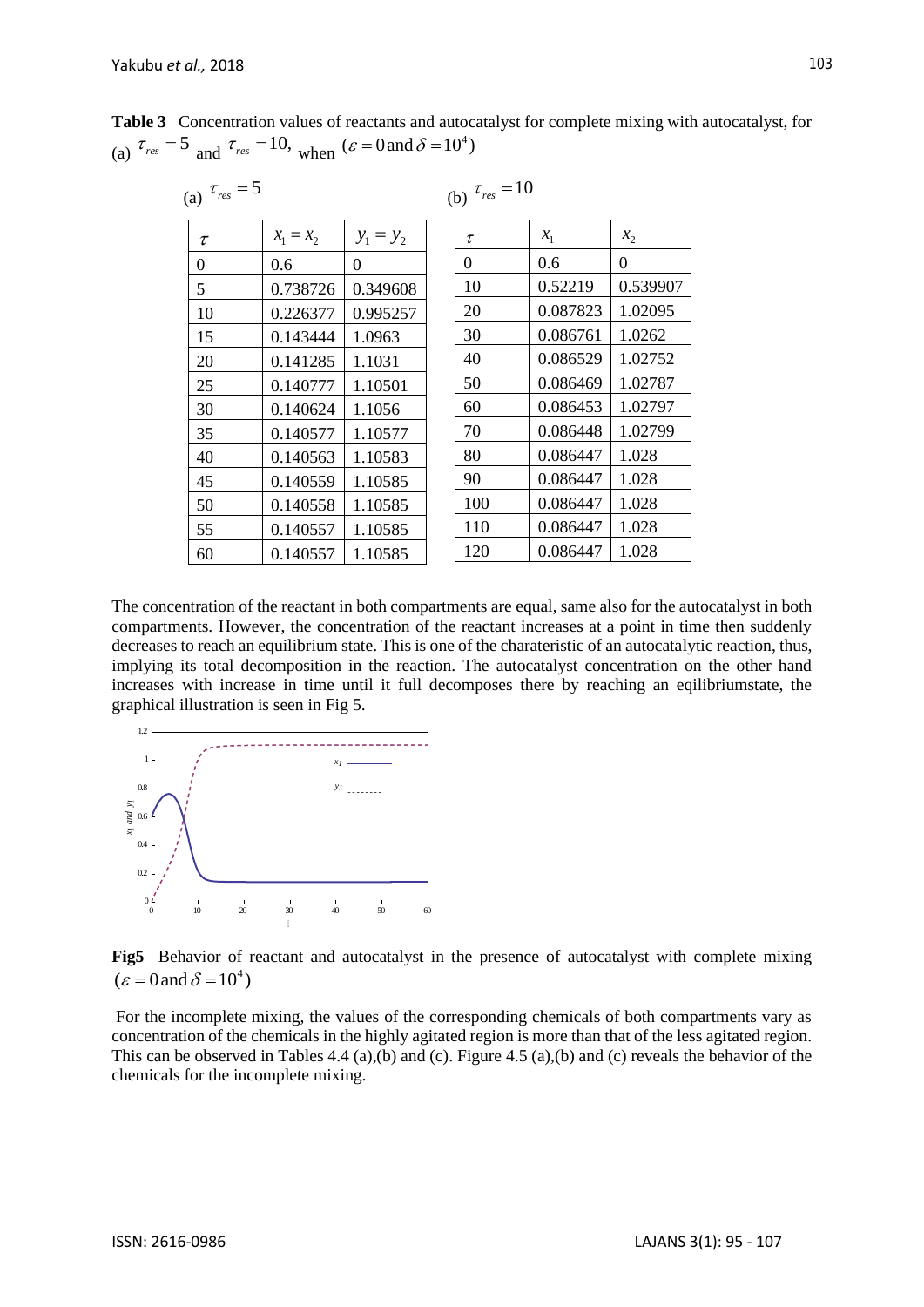| τ        | $x_1$    | $y_1$    | $x_2$    | $y_{2}$  |
|----------|----------|----------|----------|----------|
| $\Omega$ | 0.6      | 0        | 0        | 0        |
| 10       | 0.332473 | 0.864292 | 0.306262 | 0.460305 |
| 20       | 0.203625 | 1.03601  | 0.027207 | 0.948479 |
| 30       | 0.198043 | 1.05255  | 0.023387 | 1.00112  |
| 40       | 0.196639 | 1.0569   | 0.022571 | 1.01488  |
| 50       | 0.19627  | 1.05805  | 0.022362 | 1.01853  |
| 60       | 0.196172 | 1.05835  | 0.022307 | 1.01949  |
| 70       | 0.196146 | 1.05843  | 0.022292 | 1.01975  |
| 80       | 0.196139 | 1.05846  | 0.022288 | 1.01982  |
| 90       | 0.196138 | 1.05846  | 0.022287 | 1.01984  |
| 100      | 0.196137 | 1.05846  | 0.022287 | 1.01984  |

**Table 4(a)** Concentration values of reactants and autocatalyst for complete mixing with autocatalyst when  $(\varepsilon = 0.3$  and  $\delta = 0.2)$ 

**Table 4(b)** Concentration values of reactants and autocatalyst for complete mixing with autocatalyst when  $(\varepsilon = 0.5 \text{ and } \delta = 0.2)$ 

| $\tau$ | $x_1$   | $y_1$   | $x_2$   | $y_{2}$ |
|--------|---------|---------|---------|---------|
| 0      | 0.6     | 0       | 0       | 0       |
| 10     | 0.41954 | 0.78377 | 0.28584 | 0.29362 |
| 20     | 0.29404 | 0.94985 | 0.04305 | 0.77777 |
| 30     | 0.28065 | 0.97739 | 0.02726 | 0.87096 |
| 40     | 0.27665 | 0.98686 | 0.02487 | 0.90296 |
| 50     | 0.27516 | 0.99047 | 0.02404 | 0.91523 |
| 60     | 0.27458 | 0.99187 | 0.02373 | 0.91997 |
| 70     | 0.27436 | 0.9924  | 0.02362 | 0.9218  |
| 80     | 0.27428 | 0.99261 | 0.02357 | 0.92251 |
| 90     | 0.27424 | 0.99269 | 0.02355 | 0.92278 |
| 100    | 0.27423 | 0.99272 | 0.02355 | 0.92289 |

**Table 4(c)** Concentration values of reactants and autocatalyst for complete mixing with autocatalyst when  $(\varepsilon = 0.9$  and  $\delta = 0.2)$ 

| τ   | $x_1$    | $y_1$    | $x_2$    | $y_{2}$  |
|-----|----------|----------|----------|----------|
| 0   | 0.6      | 0        | 0        | 0        |
| 20  | 0.820696 | 0.449647 | 0.329615 | 0.331197 |
| 40  | 0.751507 | 0.540919 | 0.058089 | 0.734783 |
| 60  | 0.749105 | 0.546539 | 0.053905 | 0.758096 |
| 80  | 0.748555 | 0.547881 | 0.053038 | 0.763671 |
| 100 | 0.748419 | 0.548213 | 0.052828 | 0.765047 |
| 120 | 0.748386 | 0.548295 | 0.052776 | 0.765388 |
| 140 | 0.748377 | 0.548315 | 0.052763 | 0.765472 |
| 160 | 0.748375 | 0.54832  | 0.05276  | 0.765493 |
| 180 | 0.748375 | 0.548322 | 0.052759 | 0.765499 |
| 200 | 0.748375 | 0.548322 | 0.052759 | 0.7655   |

104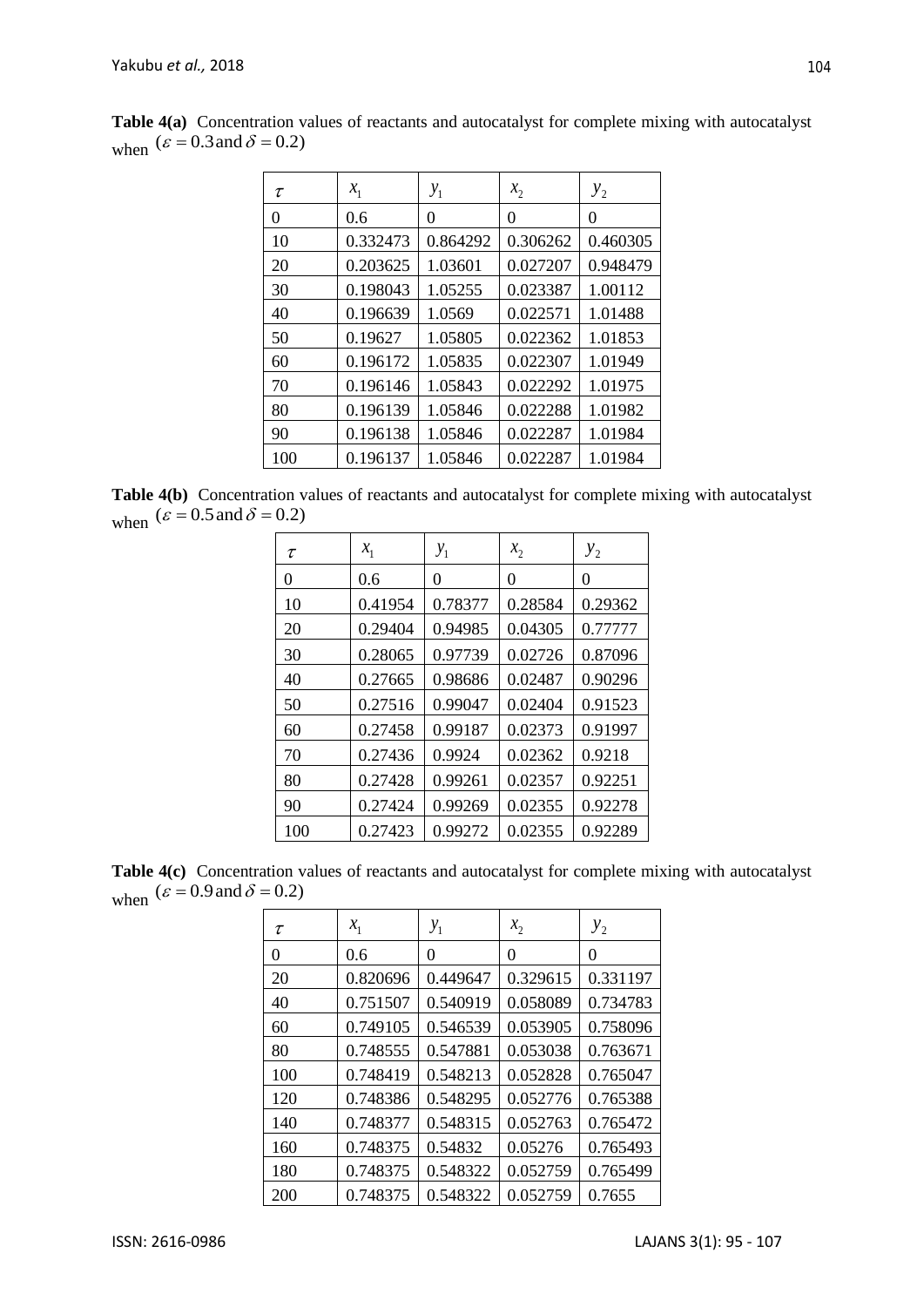

Figure 6 Behavior of the reactants and autocatalyst in the presence of autocatalyst for incomplete mixing with different mixing parameter values at (a)  $\varepsilon = 0.3$ , (b)  $\varepsilon = 0.5$  and (c)  $\varepsilon = 0.9$  at  $\delta = 0.2$ 

From the simulation carried out, it is observed that there is slight difference in the concentration of the chemicals and moreso, the diagrams show that the concentration of the reactant will always decrease until it reaches a state of equilibrium, while the autocatalyst will increase then later decrease so as to reach completion thereby forming the final product. This analysis is compared with the previous analysis carried out in (Yakubu&Yatim, 2015) were the mixing parameter is not included and it has the same characteristics. The behavior of the reactant and autocatalyst in each compartment with different mixing parameter value is illustrated in Fig 7 and Fig 8, respectively.

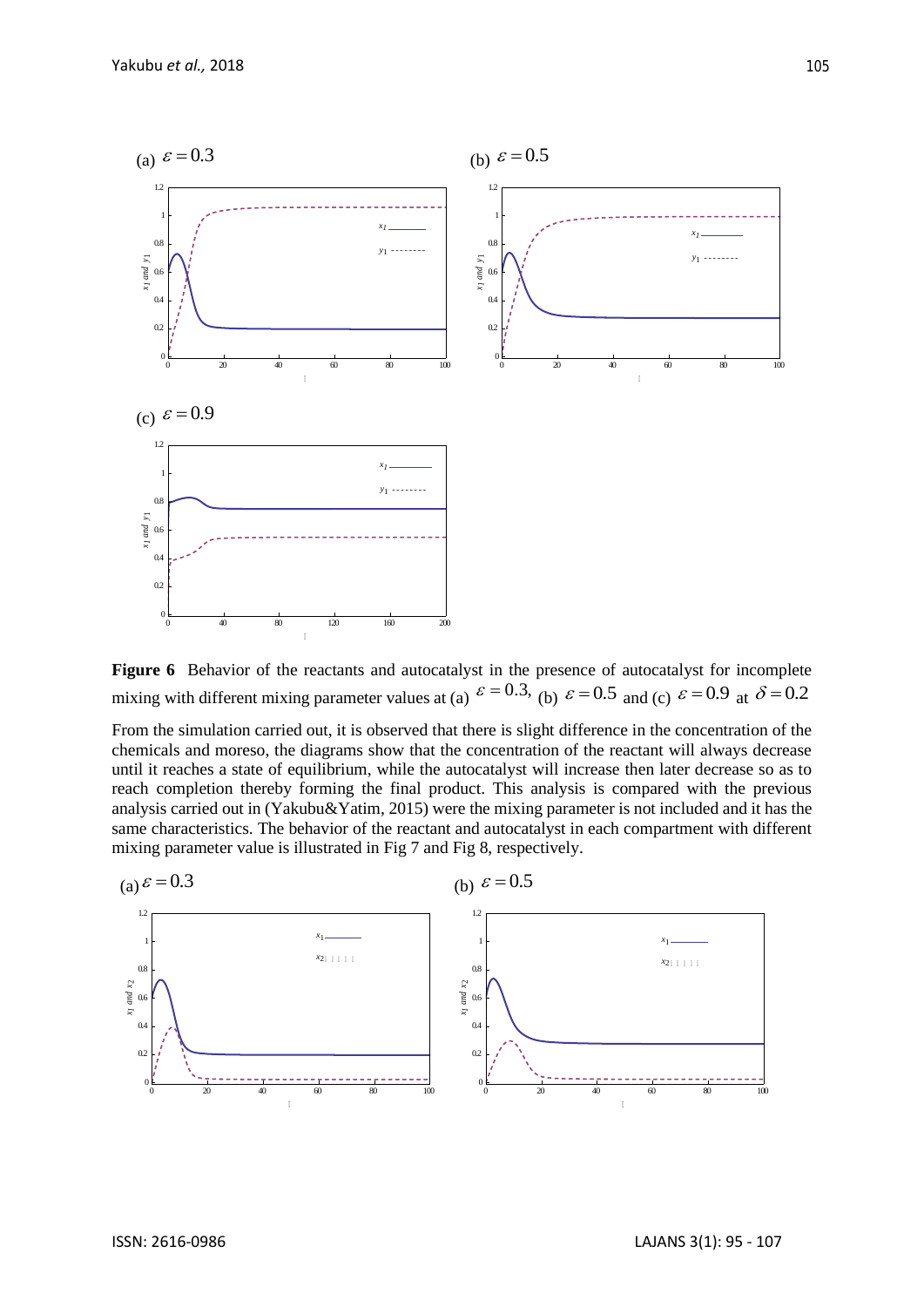

**Fig 7** Behavior of the reactants in the presence of autocatalyst for incomplete mixing with different mixing parameter values at (a)  $\varepsilon = 0.3$ , (b)  $\varepsilon = 0.5$  and (c)  $\varepsilon = 0.9$  at  $\delta = 0.2$ 



**Figure 8** Behavior of the autocatalyst in the presence of autocatalyst for incomplete mixing with different mixing parameter values at (a)  $\varepsilon = 0.3$ , (b)  $\varepsilon = 0.5$  and  $\varepsilon = 0.9$  at  $\delta = 0.2$ 

#### **Conclusion**

In this paper, a brief introduction was given about the reactor and its behavior as regards to mixing, a schematic diagram was also drawn to enable one understand the nature of movements of the reaction. Then the dynamics of the

reaction model was carried out were results were drawn based on the analysis. It is obvious that all concentration will reach an equilibrium point only that this will happen at various times as shown in the analysis. This has really proved